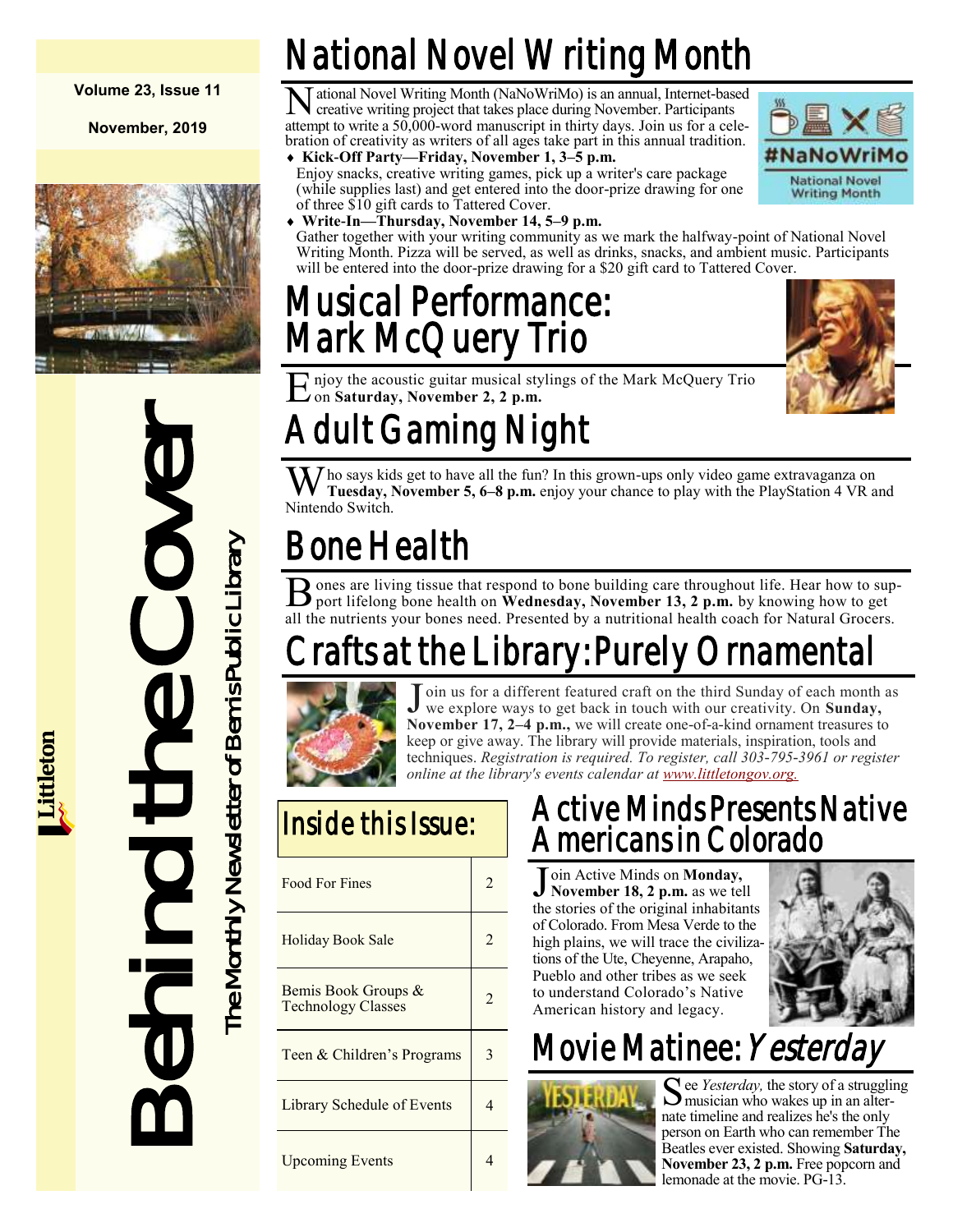# Food For Fines

Donate a non-perishable unexpired food item and have an overdue fine removed from your Bemis Library record onate a non-perishable unexpired food item and have an November 1–December 31. One item of food equals one overdue bill of \$3 or less removed. Offer does not apply to lost or damaged books. Food will benefit Integrated Family Community Services which helps people living in western Arapahoe County and northern Douglas County.



# Holiday Book Sale



H **Holiday Book Sale November 17–December 31.** Donated books oliday shopping was never easier than buying books at the **Friends'**  in pristine condition that are truly gift worthy and all at reasonable prices. You'll find craft, cooking and children's books, as well as fiction, history, art, gardening, biographies and more.

# Lynda.com Subscription to End

L ynda.com for Libraries—now called LinkedInLearning—has made considerable changes to its terms of use that impact library patrons' privacy. Due to these changes and concerns arising from them, Bemis Public Library will not renew its subscription for Lynda.com. **Patrons will have until December 20, 2019 to take and/or finish Lynda.com classes.** We are investigating other online learning alternatives to debut in January 2020.

### Gimme Five–Personalized Book & Movie Recommendations

We would love to help you find your next favorite book or movie! Get personalized recommendation lists of either books or movies from a Bemis librarian after filling out a short form. Get more information online from [bemis.libguides.com/](https://bemis.libguides.com/gimme-five) [gimme-five](https://bemis.libguides.com/gimme-five) or call the library at 303-795-3961.



BOOK OR MOVIE RECOMMENDATIO

# Book Groups at Bemis

We have a variety of Book Groups that meet throughout the month. Choose a group that suits your interests and join us for some stimulating discussions.

#### **Senior Book Club First Monday of each month at 2 p.m.**

**Nov. 4:** *Behold the Dreamers* by Imbolo Mbue This debut novel offers a fresh take on the immigrant experience as it details the lives of two New York City families during the 2008

financial crisis: an immigrant family from Cameroon and their wealthy employers.



#### **Monday Evening Book Group Third Monday of each month at 7 p.m.**

**Nov. 18:***War & Turpentine* by Stefan Hertmans Shortly before his death in 1981, Urbain Martien gave his grandson, a young writer, two notebooks in which he had recorded the harrowing tales of his experiences as a soldier. Decades later, the

grandson retells his grandfather's story, the notebooks providing a key to the locked chambers of Urbain's memory.

**Books at Buck**

**Fourth Thursday of each month at 1 p.m. at the Douglas H. Buck Recreation Center, 2004 W. Powers Ave, Littleton, CO. Nov. 21:\*** *Little Britches* by Ralph Moody

In 1906, eight-year-old Ralph Moody and his family moved from New Hampshire to Littleton, Colorado, in an effort to help his father's health. Through Ralph's young eyes, the challenges and joys of ranching in the early twentieth century unfold.



*\*We will meet on the third Thursday due to the Thanksgiving holiday.*

 **Books & Beer Discussion Group Fourth Thursday of each month at 6 p.m. at Blind Faith Brewing Co., 2842 W. Bowles Ave, Littleton, CO 80120 Nov. 21:\*** *Animal, Vegetable, Miracle*

by Barbara Kingsolver Kingsolver and her family abandoned the industrial-food pipeline to live a rural life—vowing that, for one year, they'd only buy food raised in their own neighborhood, grow it them-

selves, or learn to live without it. **\****We will meet on the third Thursday due to the Thanksgiving holiday.*

# Technology Classes

B emis has 24 Internet access computers on the lower level of the library, plus another seven located in the Children's Room for use by our patrons in fifth grade and younger. Free



W<sub>i</sub>- F<sub>i</sub> is available throughout the library. We also offer free computer and Internet

classes. To learn about or register for an upcoming class and/or group use of our computer lab, call the library at 303-795-3961. Or, register for classes online at the Library Main Calendar at [www.littletongov.org.](https://www.littletongov.org/city-services/city-departments/bemis-library/library-events-calendar/-selcat-157/-curm-11/-cury-2019) **Classes are held from 9:30–11 a.m. unless otherwise noted.**

#### **One-on-One Tech Help**

Thirty-minute sessions *by appointment only* **Nov. 6 & 13:** 9:30–11 a.m. & 1–3 p.m. **Nov. 20, 25 & 27:** 9:30–11 a.m. only Sign up for a 30-minute individualized tech assistance appointment with a librarian. *Registration required.*

 **Mon., Nov. 4: Facebook Basics** Facebook is a great way to stay in touch with friends and family. Learn the ins and outs of this social media platform as we discuss everything from changing your profile picture to managing your privacy settings.

**Prerequisites:** Computer basics and an email account.

 **Mon., Nov. 11: Google Photos for Smartphones**

Never worry about what could happen to your cell phone's photos once you learn how to use Google Photos. We will go over how to back up photos from your phone, how to organize files in albums and how to access your photos on a computer.

**Prerequisites:** Smartphone and a Gmail account (please contact the library if you need assistance creating an account).

 **Mon., Nov. 18: Downloading eBooks with Libby**

Are you traveling for the holidays or just want to learn how to get library books to your phone or tablet? This class is for you. We'll go over how to download the "Libby, by Overdrive" app, how to connect Bemis Library and then how to find and check out eBooks or eAudiobooks. **Prerequisites:** Compatible device (find compatible devices here: [https://](https://help.libbyapp.com/6105.htm) [help.libbyapp.com/6105.htm.](https://help.libbyapp.com/6105.htm) Libby is not currently supported by Kindle or Nook devices) and your library card number.

 **Open Computer Lab 9:30–11 a.m.** *Every* **Thursday morning.** *No registration required.* Get answers to your computer-related questions every Thursday morning in the library's Computer Lab. Practice your computer skills and have a little one-on-one time with a computer class instructor. Bring your smartphone or tablet and receive individual help downloading digital materials to your device.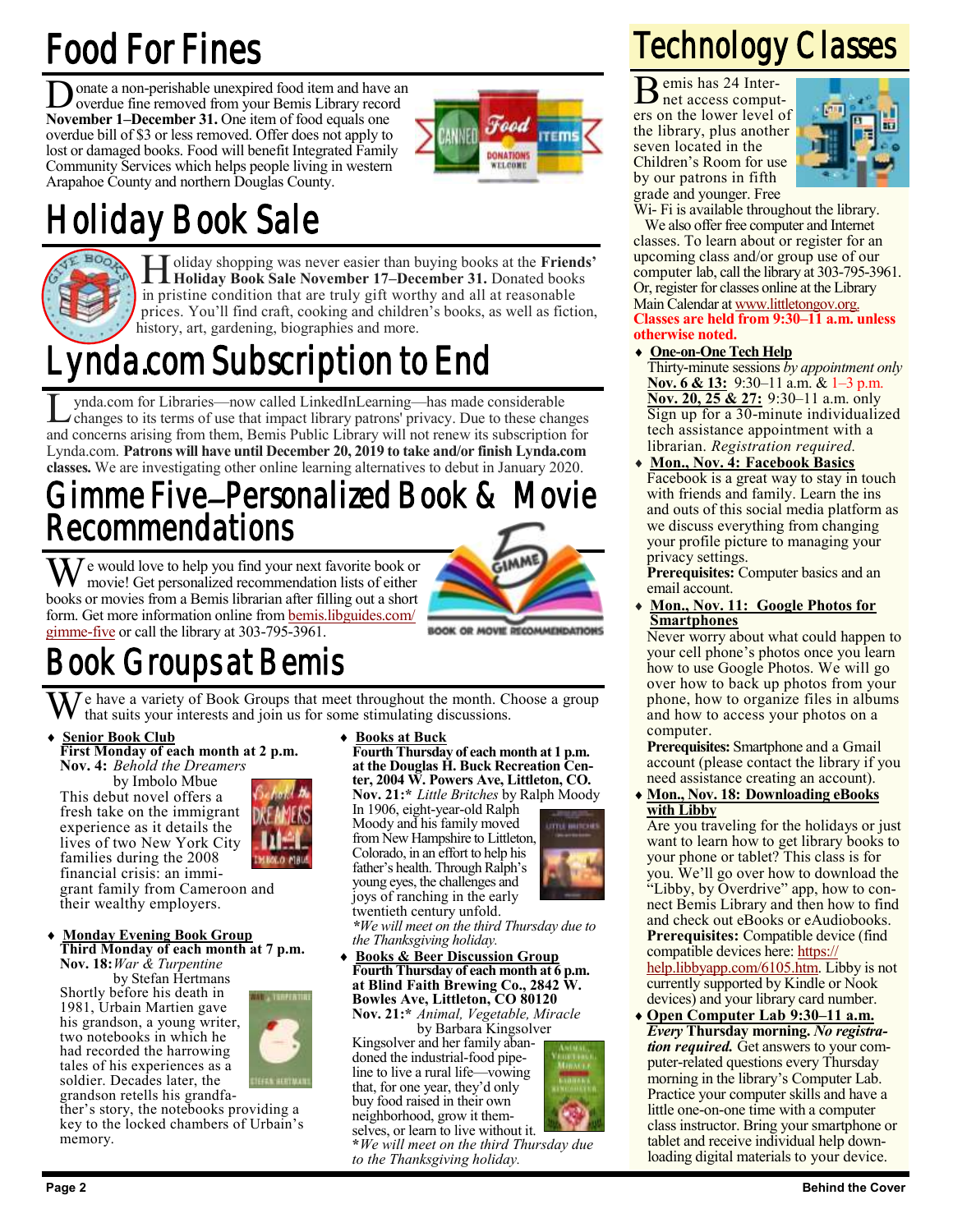

[F](https://bemis.libguides.com/teen-deck) or more information, call the library at 303-795-3961 and ask for the Teen Deck or send an email to [libem@littletongov.org.](mailto:libem@littletongov.org.)

 **Board Game Friday 2 nd Friday of every month, 5–7:30 p.m. Nov. 8:** Play board games and enjoy snacks in the library after-hours. *This is an after-hours event. Participants must arrange for a ride home at 7:30 p.m. No registration required.*

 **Teen Advisory Group (TAG) 4 th Saturday of every month, 12–1:30 p.m. Nov. 23:**TAG, you're it! Enjoy fun and games while you earn community service credit by helping us make the library better. No registration required.

### November is NaNoWriMo

The world needs your nove<br>Join us for a celebration he world needs your novel! of creativity as writers of all ages take part in this annual tradition *See Page 1 for details. No registration required for NaNoWriMo events.*

**Kick-Off Party: Fri., Nov. 1, 3–5 p.m.**

**Write-In: Thurs., Nov. 14, 5–9 p.m.**

## aser T.A.

In this special<br>laser tag even laser tag event, Teen Advisory Group (TAG) members are invited to stay and play afterhours on **Saturday, November 23, 5–6:30 p.m.** *Registration is required. 2019* 



*TAG participants will be given priority sign up.* General registration opens Fri., Nov. 15, at **9 a.m.** *To register, call 303-795-3961 or register online at the library's events calendar at [www.littletongov.org.](https://www.littletongov.org/city-services/city-departments/bemis-library/library-events-calendar/-curm-11/-cury-2019/-selcat-97)* This is an after-hours event. Participants must arrange for a ride home at 6:30 p.m.

### Teen Winter Reading

Win prizes during our **Teen Winter Reading Program: Season's Readings Nov. 23–Jan. 6.** Stop by the Teen Deck for more details.



# Children's Programs

## Imagine a Reading Wonderland Winter Reading Program

Join our special Winter Reading Program, **November 23–January 6**, just for independent readers in grades 1-5. Pick up a reading log in the

readers in grades 1-5. Pick up a reading log in the library **beginning November 23**, then read chapter books on your own in your free time during the holidays and record the number of pages that you read. Children will meet their goals by completing a certain number of pages based on their grade level. Finishers will receive a



free book to keep in addition to other surprises. Visit us in the Children's Room to find out more.

## Stone Soup with Merry Andrew Afoot



Join Leroy Leonard, a one-man theatrical hoot, in a delightful re-enactment<br>of the folktale, *Stone Soup*, on **Sunday, November 24, 3 p.m.** This well-<br>known story gets a retelling with unusual ingredients, including a hung oin Leroy Leonard, a one-man theatrical hoot, in a delightful re-enactment of the folktale, *Stone Soup,* on **Sunday, November 24, 3 p.m.** This wellfish, a pickle named Ben and of course, ROCKS! For kids of all ages.

## Play with Your Food

Get creative with Thanksgiving-themed food crafts on **Mond**<br>November 25, 10:30 a.m. Make tepees and turkeys out of et creative with Thanksgiving-themed food crafts on **Monday,**  food. Then use them to decorate your dinner table at Thanksgiving or just gobble them up. For kids ages 3 and older.





## Drop-in Crafts

F lock to the Children's Room on **Tuesday, November 26, 10–11 a.m.** and get ready for Turkey Day with some make and take, crafty fun. No reservations needed. For children of all ages.

# Movie Matinee– The Secret Life of Pets 2

 $\overline{\mathcal{C}}$ ontinue the story of Max, Gidget, Snowball and the rest of the gang on **Wednesday, November 27, 3–4:30 p.m.** Snacks will be provided. For ages 3 and up. Children under age 8 must attend with an adult. Rated PG. Length: 86 minutes. *Reservations required. Call 303-795-3961 and ask for the Children's Room beginning November 13 to sign up.*



Stolu

@your library

# ngoing Programs

#### **No story times the week of November 25.**

- **All Together Now Story Time: All Ages. Monday at 9:30 or 10:30 a.m. and Wednesday at 10:30 a.m.** Thirty minutes of stories, songs and activities. For kids of all ages, but children under age 3 *must* attend with an adult.
- **Story Box: Ages infant-36 months. Tuesday at 9:30 & 10:30 a.m. and Wednesday, Thursday & Friday at 9:30 a.m.** Thirty minutes of stories and songs for children and a caring adult to introduce the joys of rhythm, rhyme and reading.
- **Preschool Story Time: Ages 3 and older. Thursday & Friday at 10:30 a.m.**

Thirty minutes of stories, songs and activities with a *puppet show on November 7 and 8.*



 **Paws to Read: For Kids in Grades K–5. Saturday, November 9, 10 a.m.–noon\*** Kids are able to practice reading to a furry friend. *Call 303-795-3961 to register for a 20-minute spot. Presented by Denver Pet Partners* and *The Delta Society.*